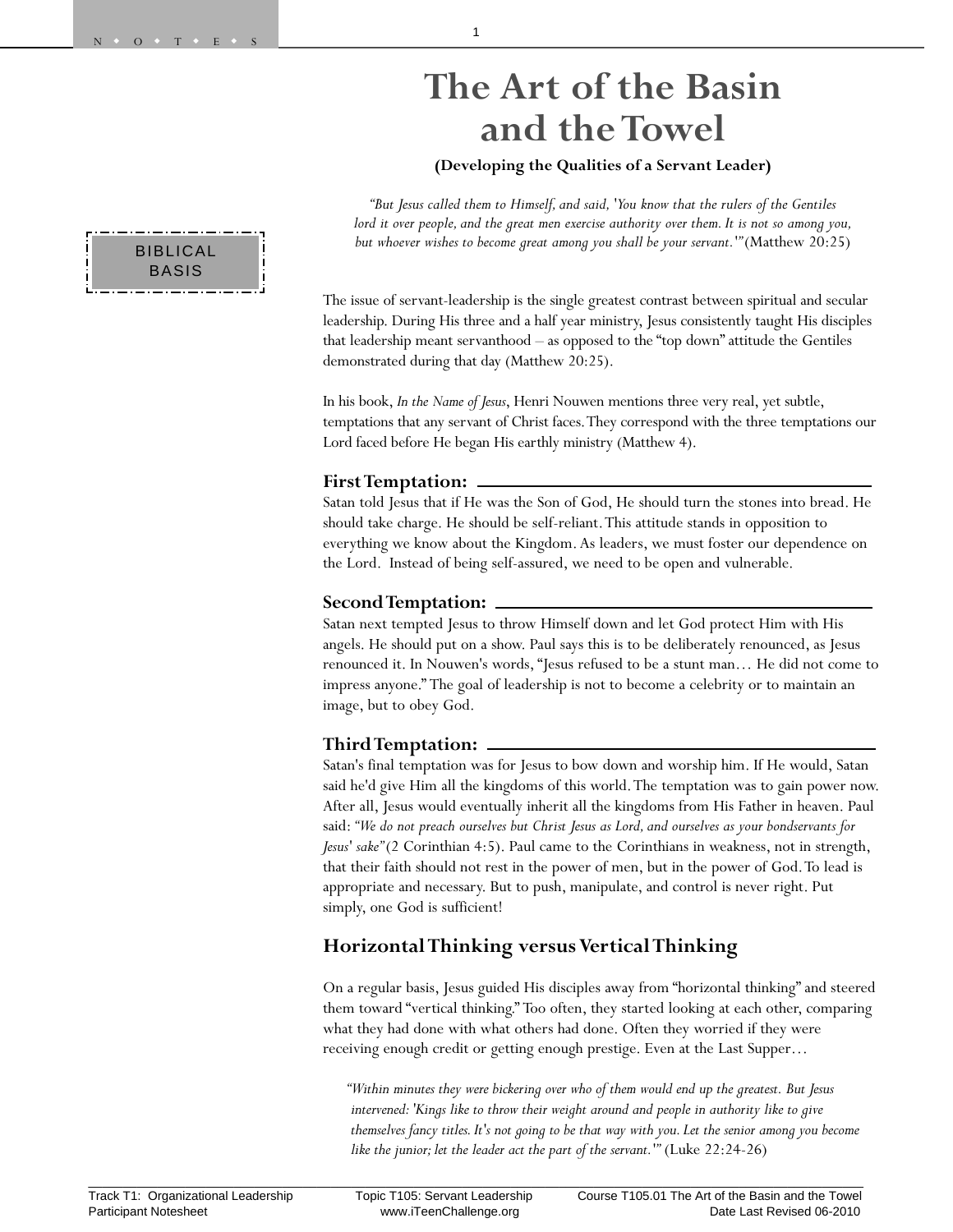# **Practicing the Art of the Basin and Towel: John 13:1-20**

In John 13, Jesus demonstrated servant leadership in a most vivid fashion: He washed the disciples' feet. Let's examine the text and see Christ's model as a servant leader.

# **Christ-like Servant Leaders**

**1.** Are motivated by \_\_\_\_\_\_\_\_ to serve others (John 13:1-2)

*"Just before the Passover Feast, Jesus knew that the time had come to leave this world to go to the Father. Having loved His dear companions, He continued to love them right to the end."*

# **Jesus' Love Was:**

- a. (He loved His own) b. (He continued to love them to the end)
- c. (He even washed Judas' feet)
- d. (He was serving in His most difficult hour)

"Everybody can be great…because anybody can serve.You don't have to have a college degree to serve.You don't have to make your subject and verb agree to serve.You only need a heart full of grace. A soul generated by love." (Dr. Martin Luther King, Jr.)

**Question:** Does love for people motivate you to lead? What is your primary motivation?

# **2. Possess a that allows them to minister to others (John 13:3)**

*"Jesus knew that the Father had put Him in charge of everything; that He came from God and was on His way back to God…"*

# **Jesus knew:**

- a. His \_\_\_\_\_\_\_\_\_\_\_\_ and was willing not to flaunt it.
- b. His \_\_\_\_\_\_\_\_\_ and was willing to be faithful to it.
- c. His \_\_\_\_\_\_\_\_\_ and was willing to submit to it.

Jesus demonstrated He could serve others because He was secure and confident about who He was, apart from titles. He was conscious of people, not positions. He was there to give, not gain.

- Security is the prerequisite to great undertakings. Only the secure will  $\_\_$
- Security is the prerequisite to small undertakings. Only the secure will  $\_\_$

# **Servanthood begins with** *security***!**

**Question:** Are you secure enough to serve people without regard to your position?

# **3. servant ministry to others (John 13:4-5)**

*"So He got up from the table, set aside His robe, and put on an apron.Then He poured water into a basin and began to wash the feet of the disciples, drying them with His apron."*



2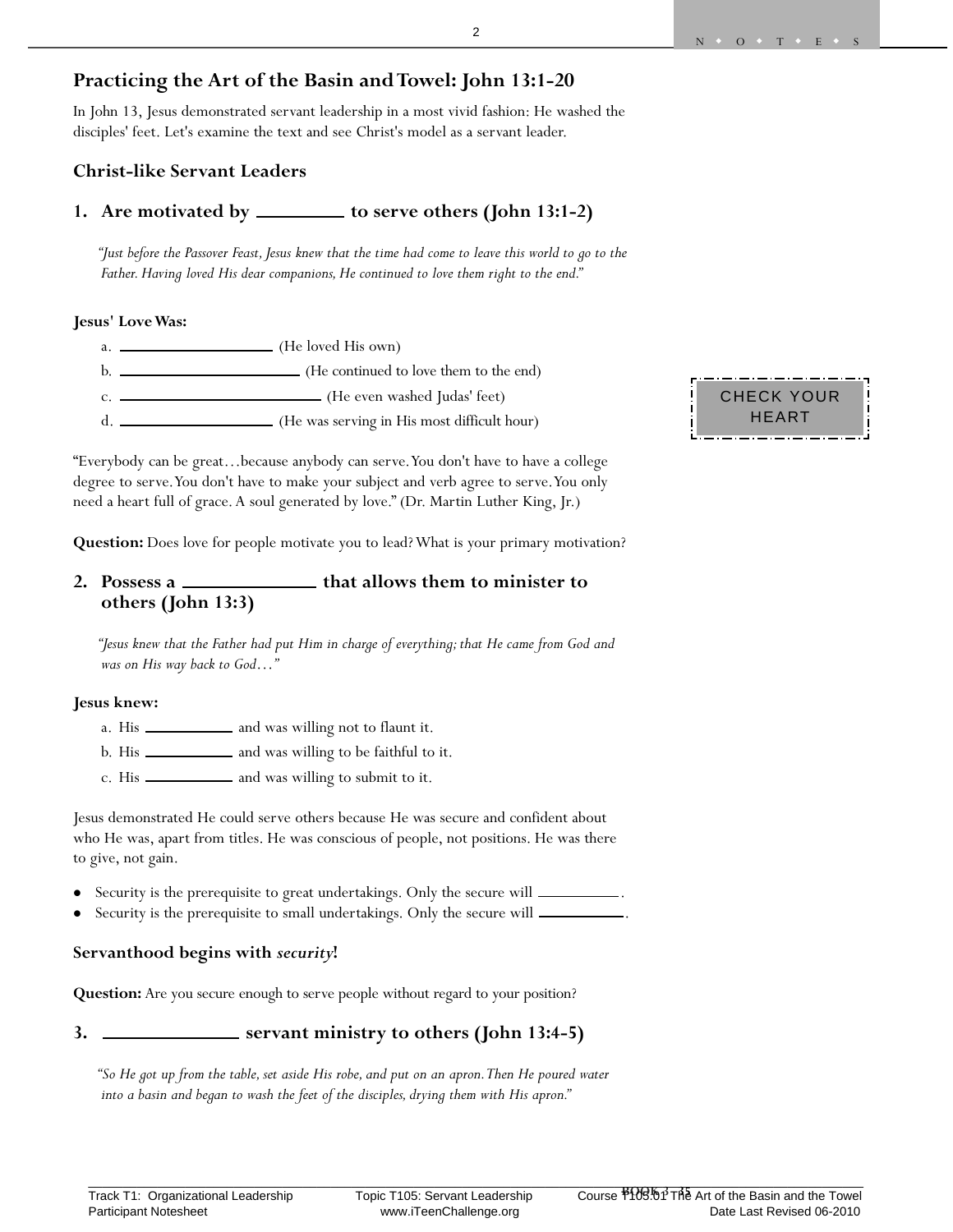Someone forgot to schedule the servant that night, and no one but Jesus volunteered for the job! Jesus initiated servant-leadership, because no one else would.The following day, Pontius Pilot would pick up a basin of water and avoid responsibility. On this night, Jesus picked up a basin of water and assumed responsibility. He didn't wait for a "foot washing" rally to begin.

**Question:** Do you initiate acts of service to those under you?

#### **Note Jesus' Attitude:**

- a. He had nothing to  $\overline{\phantom{a}}$ (Jesus didn't have to play games, project His self worth or prove Himself to anyone.)
- b. He had nothing to  $\overline{\phantom{a}}$ (Jesus didn't have to guard His reputation or fear He'd lose popularity. He took risks.)
- c. He had nothing to  $\equiv$ (Jesus didn't keep up a façade or image for anyone. He was vulnerable, transparent.)

#### **4. servant ministry from others (John 13:6-7)**

*"When He got to Simon Peter, Peter said, 'Master,You wash my feet?' Jesus answered, ' You don't understand now what I'm doing, but it will be clear enough to you later.' Peter then persisted, 'You're not going to wash my feet - ever!'"*

Peter was still position-conscious at this point.This is why he couldn't receive from Jesus. True servants can receive ministry as well as give it because they understand God's grace is what improves all service.They never want to stand in the way of grace giving.

**Question:** Do you have too much pride to receive servant ministry from others?

### **5.** Want nothing to interfere with their  $\frac{1}{\sqrt{1-\frac{1}{\sqrt{1-\frac{1}{\sqrt{1-\frac{1}{\sqrt{1-\frac{1}{\sqrt{1-\frac{1}{\sqrt{1-\frac{1}{\sqrt{1-\frac{1}{\sqrt{1-\frac{1}{\sqrt{1-\frac{1}{\sqrt{1-\frac{1}{\sqrt{1-\frac{1}{\sqrt{1-\frac{1}{\sqrt{1-\frac{1}{\sqrt{1-\frac{1}{\sqrt{1-\frac{1}{\sqrt{1-\frac{1}{\sqrt{1-\frac{1}{\sqrt{1-\frac{1}{\sqrt{1-\frac{1}{\sqrt{$ **Jesus (John 13:8-9)**

*"Jesus said, 'If I don't wash you, you can't be a part of what I'm doing.' 'Master!' said Peter. 'Not only my feet, then. Wash my hands! Wash my head!'"*

Peter moves from one extreme to the other.Why? He hungered to connect with Jesus. Once he realized it was OK for Jesus to wash him, he wanted an entire bath! He did everything with reckless abandon. It is love for God, and for people, that is behind a servant leader's behavior.They respond quickly to God's connection in their lives.

**Question:** Do you hunger for intimacy with God so much that you'll do anything to get it?

#### **6. Teach servanthood by their (John 13:12-15)**

*"After He had finished washing their feet, He took His robe, put it back on and went back to His place at the table.Then He said, 'Do you understand what I have done to you? You address me as Teacher and Master, and rightly so.This is what I am. So if I, the Master and Teacher, washed your feet, then you must now wash each other's feet. I've laid a pattern for you.'"*

# KEY POINTS

**Track T1: Organizational Leadership**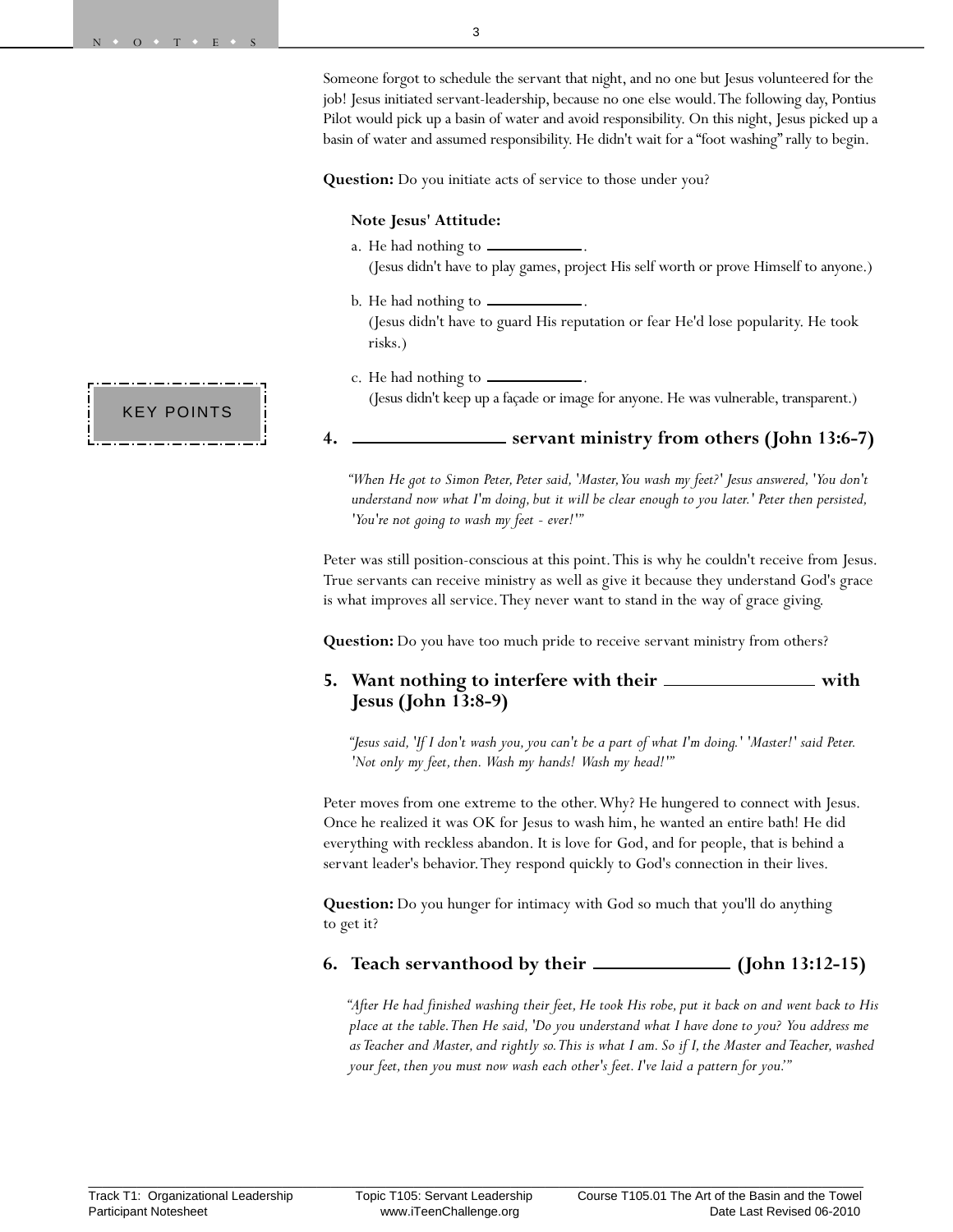### **#1 MOTIVATIONAL PRINCIPLE: .**





#### **Observations**

- a. Servant leaders don't gain rights as they reach the top they surrender them.
- b. Everyone wants to be thought of as a servant, but no one wants to be treated like one.
- c. We would all love to wash Jesus' feet, but we are commanded to wash each other's feet.
- d. As Christians we are free in Christ; as leaders we must surrender freedoms for the sake of others (I Corinthians 9:19-22).

**Question:** Are you modeling what it means to surrender your rights as a leader?

# **7. Live a life (John 13:16-17)**

*"What I've done, you do. I'm only pointing out the obvious.A servant is not ranked above his master; an employee doesn't give orders to the employer. If you understand what I'm telling you, act like it – and live a blessed life."*

"I don't know what your destiny will be, but one thing I know: the only ones among you who will be really happy are those who will have sought and found out how to serve." (Dr. Albert Schweitzer)

#### **How Do We Live a Blessed Life?**

When Jesus saw His ministry drawing huge crowds, He climbed the hillside. Those who were apprenticed to Him, the committed, climbed with Him. Arriving at a quiet place, He sat down and taught His climbing companions.This is what He said:

- You're blessed when you're at the end of your rope. With less of you there is more of God and His rule.
- You're blessed when you're content with just who you are no more, no less. That's the moment you find yourself proud owners of everything that can't be bought.
- You're blessed when you've worked up a good appetite for God. He's food and drink in the best meal you'll ever eat.
- You're blessed when you care. The moment you care, you find yourself cared for.
- You're blessed when you get your inside world your mind and heart put right. Then you can see God in the outside world.
- You're blessed when you can show people how to cooperate instead of compete or fight.That's when you discover who you really are and your place in God's family.
- You're blessed when your commitment to God provokes persecution. The persecution drives you even deeper into God's Kingdom. (Matthew 5:1-10).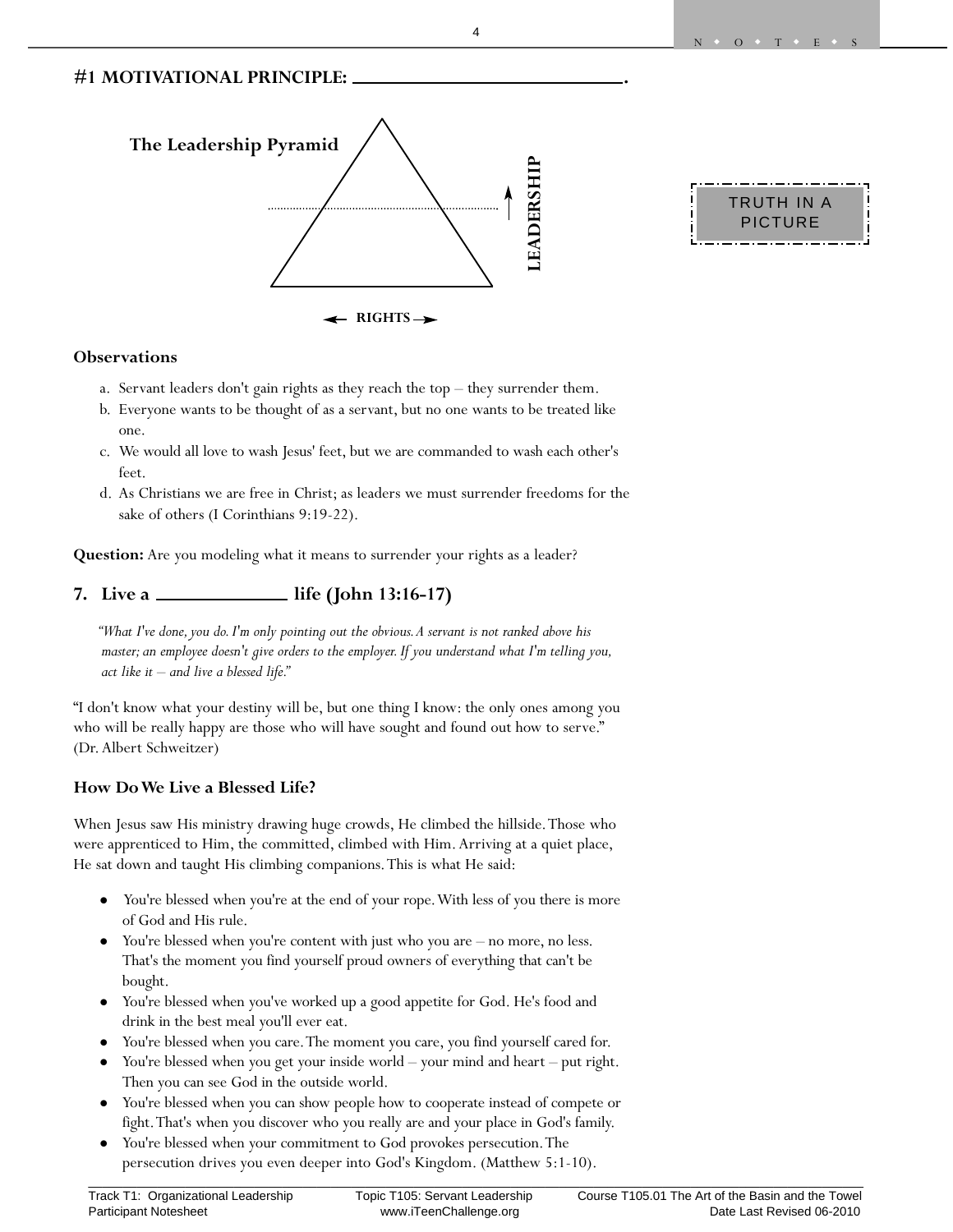#### **The Beatitudes in the Form of Personal Disciplines:**

- a. Intentionally admit your need for God (Matthew 5:3).
- b. Be a person of brokenness before the Lord (Matthew 5:4).
- c. Give up your quest for personal rights (Matthew 5:5).
- d. Maintain a hunger and thirst for God (Matthew 5:6).
- e. Practice an identity with people in need (Matthew 5:7).
- f. Maintain a pure heart (Matthew 5:8).
- g. Cultivate peace in all relationships (Matthew 5:9).
- h. Take a positive view of criticism (Matthew 5:10).

**Question:** What blessing do you enjoy because of your decision to be a servant leader?

#### **8.** Live their lives \_\_\_\_\_\_\_\_\_\_\_\_\_\_\_\_\_\_\_ the philosophy of the **world (John 13:18-19)**

*"I'm not including all of you in this. I know precisely whom I've selected, so as not to interfere with the fulfillment of this Scripture.'The one who ate bread at My table, turned his heel against Me.'"*

*"Don't push your way to the front; don't sweet talk your way to the top. Put yourself aside, and help others get ahead. Don't be obsessed with getting your own advantage. Forget yourselves long enough to lend a helping hand."* (Philippians 2:3-4)

## **Bible Paradoxes**

If I Want to... I Must...

| Save my lifeLose my life Luke 9:24-26           |  |
|-------------------------------------------------|--|
|                                                 |  |
|                                                 |  |
|                                                 |  |
|                                                 |  |
|                                                 |  |
|                                                 |  |
| Inherit the KingdomBe poor in spiritMatthew 5:3 |  |
|                                                 |  |
|                                                 |  |

#### **There are Seven Paths to Power:**

- a. Force (People have no choice.)
- b. Intimidation (People are pushed.)
- c. Manipulation (People are coerced.)
- d. Exchange (People trade for something.)
- e. Persuasion (People are convinced.)
- f. Motivation (People act willingly.)
- g. Honor (People are honored by their leader and they respond accordingly.)

**Question:** How is Jesus' leadership style different from Christian leaders' styles today?

CHECK YOUR **HEART** 

\_\_\_\_\_\_\_\_\_\_\_\_\_\_\_\_\_\_\_\_\_\_\_\_\_\_\_\_\_\_\_\_\_\_\_\_\_\_\_\_\_\_\_\_\_\_\_\_\_\_\_\_\_\_\_\_\_\_\_\_\_\_\_\_\_\_\_\_\_\_\_\_\_\_\_\_\_\_\_\_\_\_\_\_\_\_\_\_\_\_\_\_\_\_\_\_\_\_\_\_\_\_\_\_\_\_\_\_\_\_\_\_